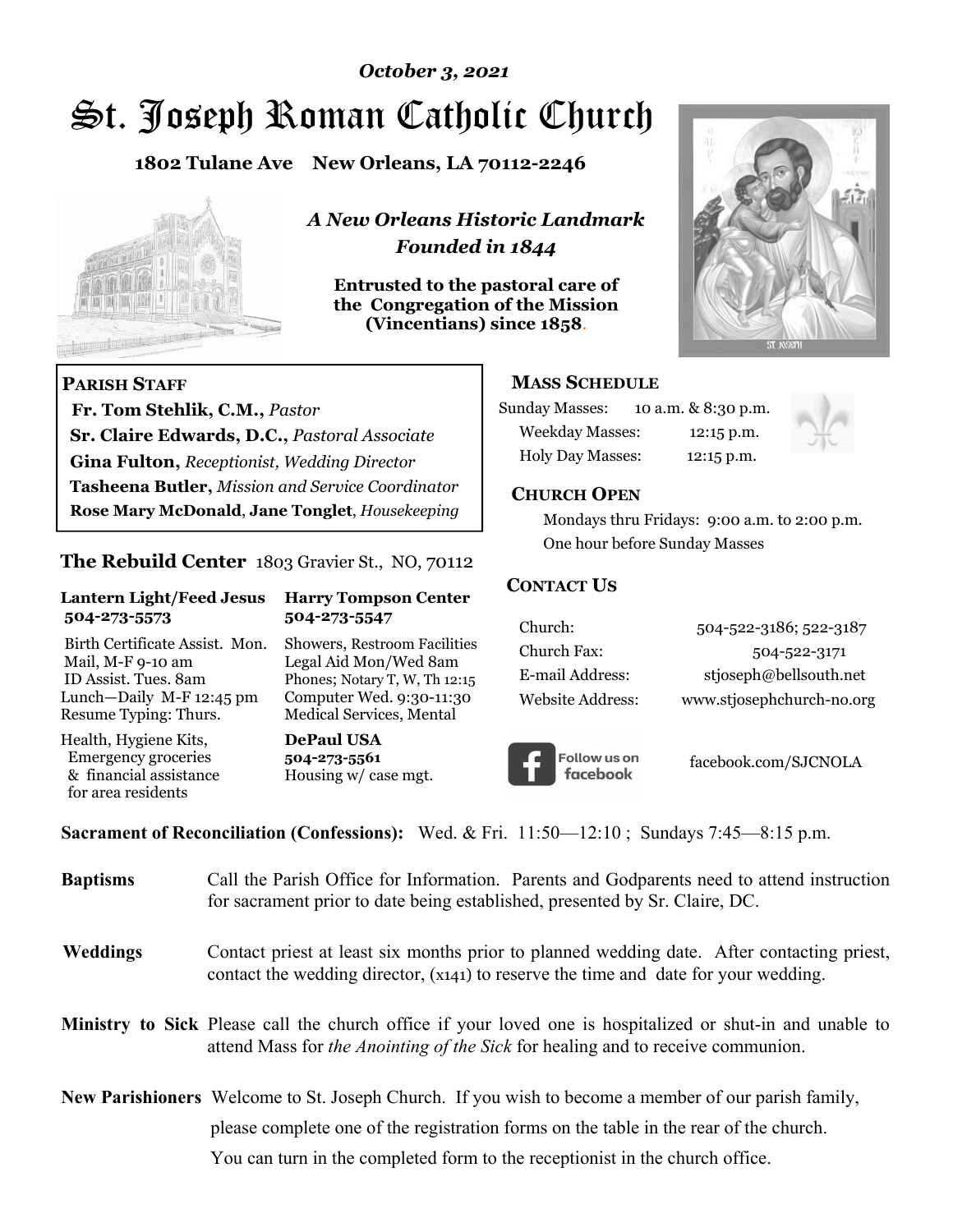# **Twenty-seventh Sunday in Ordinary Time October 3, 2021**



### **10:00 am** *St. Joseph Parishioners and Benefactors*

 **8:30 pm Myron & Eva Guillory +; Joseph Morales, Jr. +**

| Monday, October 4, 2021-St. Francis of Assisi                     | Sunday, October 3, One in Faith #1114                                                       |
|-------------------------------------------------------------------|---------------------------------------------------------------------------------------------|
| $12:15$ pm Terry Sloan +                                          | <b>READINGS FOR THE WEEK</b>                                                                |
| Tuesday, October 5, 2021-Bl. Francis Xavier Seelos                | Monday: Jon 1:1-2:2, 11; Jon 2:3-8; Lk 10:25-37                                             |
| 12:15 pm Caroline Kowal +<br>Wednesday, October 6, 2021—St. Bruno | Tuesday: Jon 3:1-10; Ps 130:1-4, 7-8; Lk 10:38-42                                           |
| 12:15 pm Fatherhood                                               | Wednesday: Jon 4:1-11; Ps 86:3-10; Lk 11:1-4                                                |
| Thursday, October 7, 2021—Our Lady of the Rosary                  | Thu:sday: Mal 3:13-20; Ps 1:1-6; Lk 11:5-13<br>Friday: Jl 1:13-15; 2:1-2; Ps 9; Lk 11:15-26 |
| 12:15 pm Madeline von Almen +; Patricia Butler +                  | Saturday: Jl 4:12-21; Ps 97:1-12; Lk 11:27-28                                               |
| Friday, October 8, 2021-                                          | Wis 7:7-11; Ps 90:12-17;<br>Sunday:                                                         |
| 12:15 pm Susan Spalutto; Teddy Kirn III +                         | Heb 4:12-13; Mk 10:17-30                                                                    |

### **YOUR PRAYERS ARE ASKED FOR THE FOLLOWING PARISHIONERS , WHO ARE IN NEED OF HEALING:**

 Dorothy Alexander, Jorge Arzuaga, Beatrice Augustin, Anthony Blaise, Clarke Bordelon, Lawrence & Mamie Brown, Angelle Campbell; John & Cindi Caron, Betsy Conners, Sue Dakote, Gretchen Delo, Joyce Delo, Mary Duet, John & Kathleen Gebbia, Sylvia Daily-Powell, Joseph Delay, Terry Eggleston, Linda Elwood, Francis Frught, Heather Faircloth, Frances Fiegler, Donald Frazier, June & Mark Eiserloh, Shirley Gaither, Nancy Hale, CHF, Roselyn Hansen, John Hakanson, Sarah Hollier-Watkins, Jim Karam, Bill Kroetz, Nowell Lacking, Ken & Bette Kussman, Landy Lanza, James Leung, Andrew Marino, Sara Marino, Troy Martinez, Karen McCoy, Donna Moore, Maura O'Donovan, CHF, Joyce Randolph, Tina Roderfeld, Bernie Saul; Julius Saul; Pippy Sanders, Louise Sonnier, Mel & Gaspar Schiro; Theard Simms, Fr. Tom Stehlik, CM, Virginia Stehlik, Diedra Steibing, Malcolm Taylor, Jane Tonglet, Fritz Tripkovich, Corliss Truhill, Georgiana Prevost, Martha A. Treen, Marion Vaughn, Ann Wallace; Juanita Ware, Cathleen Ward, Warren Webster, Ozzie Welch, MaryWillis, Lynn Williams.

## THE YEAR OF THE EUCHARIST **FEAST OF FAITH The Sign of Peace**

 "Greet one another with a holy kiss," wrote Saint Paul to the Corinthians (1 Corinthians 16:20), and he said the same thing to other communities as well. The holy kiss, the sign of peace, has been a hallmark of Christians from the very beginning. In giving and receiving the sign of peace, we are not giving something of our own, but something that Christ has given to us. "Peace I leave with you, my peace I give to you," Jesus told his disciples (John 14:27). Jesus comes to us when we gather together in community. We celebrate the Eucharist not just to receive spiritual nourishment to help us on our solitary way to salvation, but to be transformed into one body, the Body of Christ in the world. As we receive the Eucharist, we are not only united to Christ; we are united to each other. It is never easy to live in community, and we hurt each other on the way. So we need to turn to each other in a sign of reconciliation and forgiveness, to look into each other's eyes, and give and receive the peace that is not ours, but Christ's.

### **Doxology and Amen**

 "Doxology" comes from a Greek word meaning "words of praise." The Eucharistic Prayer ends with a doxology addressed to the triune God: "Through him, with him, in him, in the unity of the Holy Spirit, all glory and honor is yours, almighty Father, for ever and ever." It is an exclamation of praise, honor, and glory to God, reminding us that we receive everything from God through the Son, in the power of the Spirit. At the consecration, the priest held up the host and then the chalice for us to see and adore. During the doxology, the host and chalice are held up again, but this time they are held up and offered to God the Father. With the doxology, the Eucharistic Prayer ends, as it began, with words of praise addressed to the Father: truly, it is right and just to give God praise, and we assent to this in our whole-hearted acclamation, "Amen." Never was more meaning packed into so short a word. This "Amen," sometimes and fittingly called "the great Amen," is our response to the entire Eucharistic Prayer.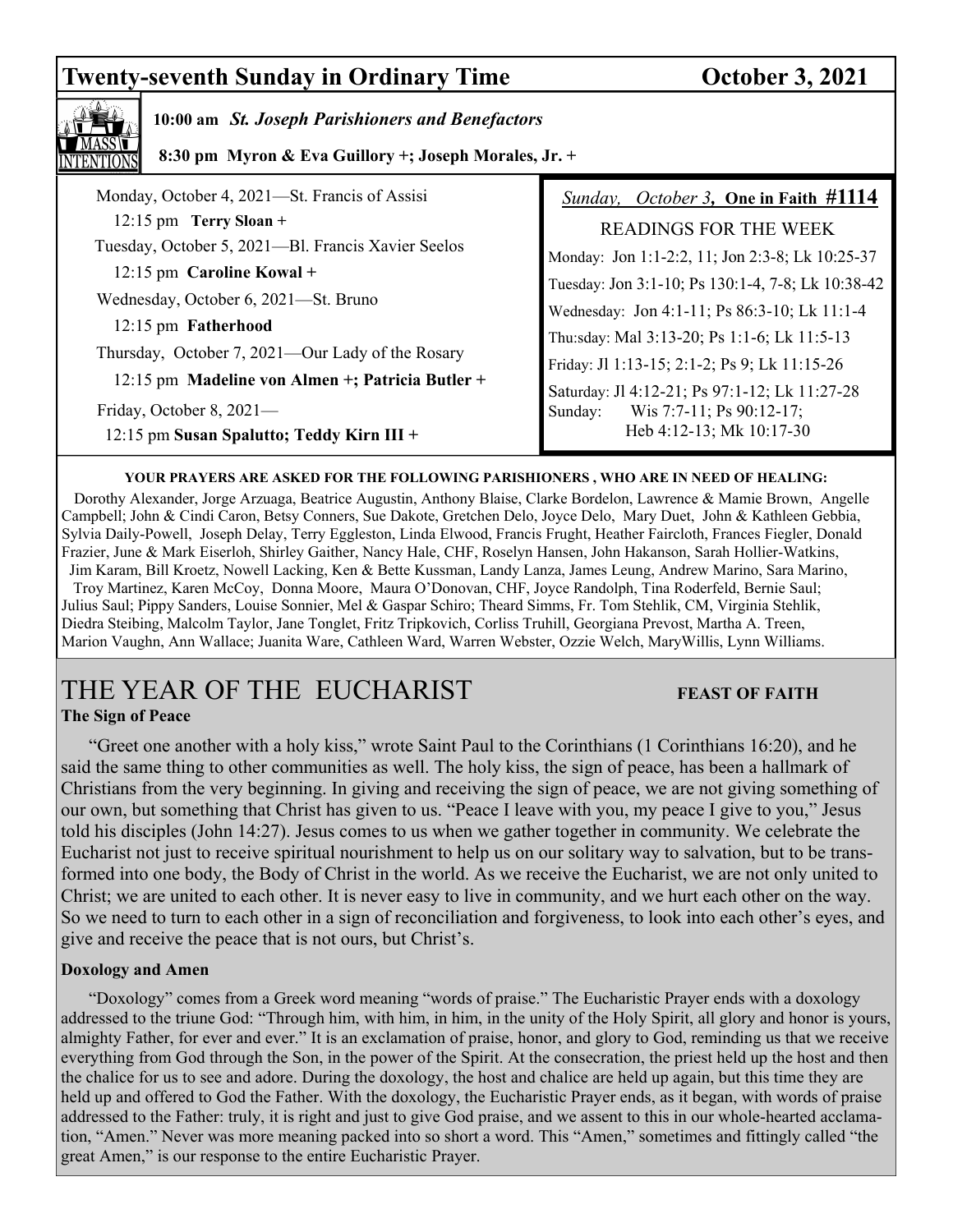Let the children come to me; do not prevent them, for the kingdom of God belongs to such as these.*— Mark 10:14*

*Humility and charity are the two master-chords: one, the lowest; the other, the highest; all the others are dependent on them. For observe well that the preservation of the whole edifice depends on the foundation and the roof.* St. Vincent de Paul

**TREASURE & STEWARDSHIP**

**September 26, Parish..……….……\$ 5,489.00** 

 *Thank you for your generosity!* 

**The annual Red Mass**, dedicated to prayer for judges, lawyers and all those in legal pro fessions will be held on Monday, October 4, 2021, at 9:30 AM at St. Louis Cathedral. BISHOP ROBERT BARRON HOMILIST

**Mass for God's Special Children** will be celebrated at 2:00 PM on Sunday October 10, 2021 at St. Francis Xavier Church, Metairie

October is **Respect Life Month**. Find prayers and update on: http://www.respectlife.org/respect-life-month

**Young adults** are encouraged to attend the Year of the Eucharist and St. Joseph True Presence night on Tuesday, October 5th at Most Holy Trinity, Covington in place of the monthly *Christ in the City* October gathering.



### **TODAY'S READINGS**

**First Reading** — The man said, "This one is bone of my bones and flesh of my flesh; this one shall be called 'woman' " (Genesis 2:18-24).

**Psalm** — May the Lord bless us all the days of our lives (Psalm 128).

**Second Reading** — He who consecrates and those who are being consecrated all have one origin (Heb. 2:9-11).

**Gospel** — Whoever does not accept the kingdom of God like a child shall not enter it (Mark 10:2-16)

Basic **workshops for new Ministers of Holy Communion** will be presented this Fall by the Office of Worship. The complete schedule and more information can be found on the Office of Worship website at https://nolacatholic.org/basic -workshops-for-emhc. If you have questions, contact the Office of Worship at 504-861-6300 or worship@arch-no.org.

**Hurricane Ida Recovery & Relief Fund.** The Catholic Community Foundation (CCF) has collaborated with the Archdiocese of New Orleans to establish the Hurricane Ida Recovery and Relief Fund to benefit those impacted by the storm. If you would like to make a gift through CCF to help community members rebuild after the extensive damage rendered by this natural disaster, please give back here: www.ccfnola.org/hurricane-ida-relief

# **Pope Francis'** *October* **Intention**

 **Missionary disciples**

We pray that every baptized person may be engaged in evangelization, available to the mission, and witnesses of a life that reflects the Gospel.

### **SANCTUARY CANDLE AND MASS INTENTIONS**

 The Sanctuary Candle is burning this week in memory of **Madel and Patricia Butler.** To reserve the Sanctuary Candle in memory of someone or for a special intention, call the church office (504-522-3186). The offering is \$15 for one week. The offering for Mass intentions is \$5.00.

### **CHARTER FOR THE PROTECTION OF CHILDREN AND YOUNG PEOPLE**

In response to the Charter for the Protection of Children and Young People from the United States Conference of Catholic Bishops, the Archdiocese of New Orleans continues to make the Hot Line available for anyone who has been hurt or sexually abused by anyone who works for the Church. The Hot Line continues to be available; the number is (504) 522-5019. In continuing our commitment to support and to heal, we invite and encourage individuals who have been hurt or sexually abused recently or in the past by clergy, religious or other employees of the Archdiocese to call our Hot Line and your message will be received confidentially by a mental health professional. Anyone can make a direct call during regular business hours to the Victims' Assistance Coordinator at (504) 861-6253.